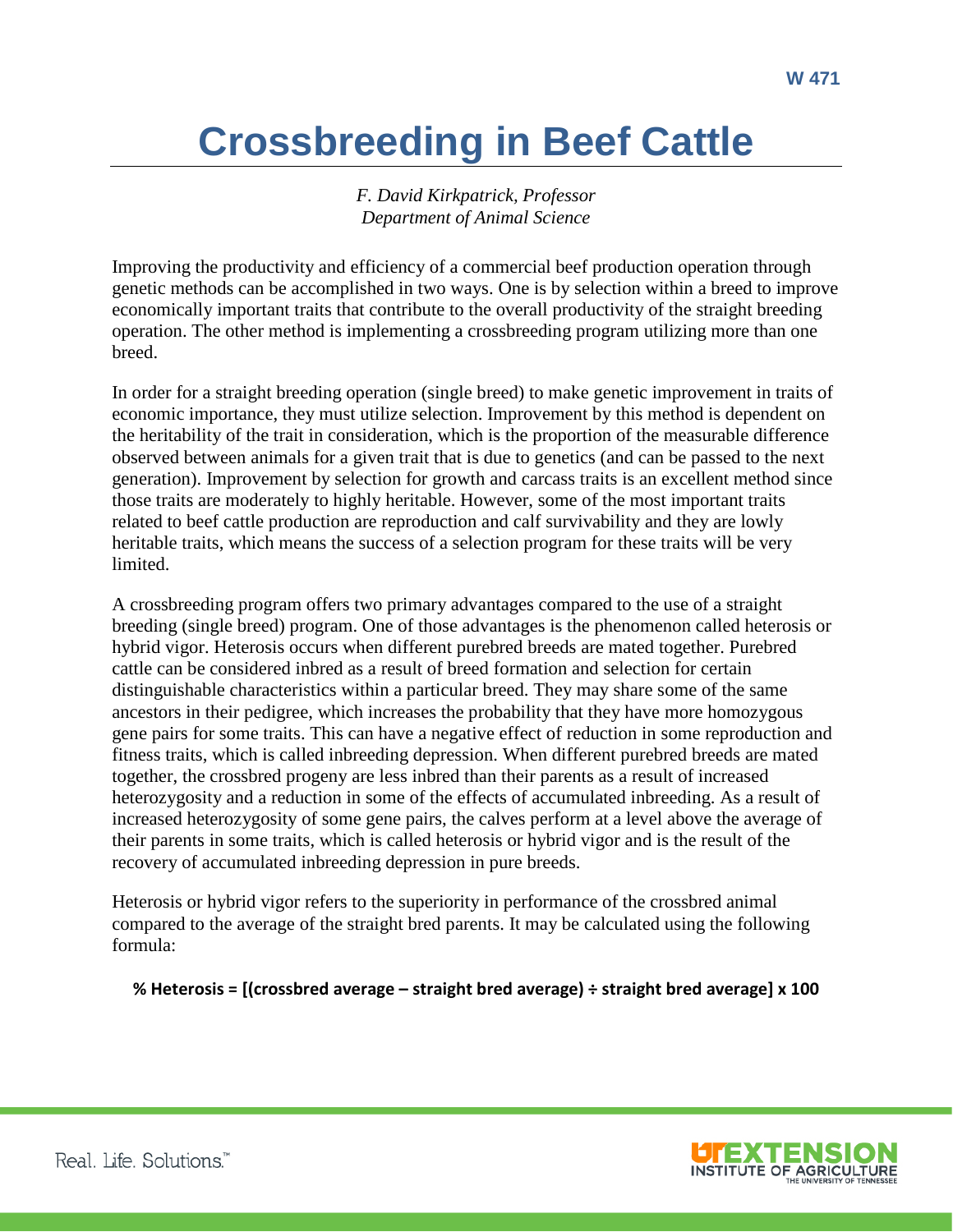For example, if the average weaning weight of the straight bred calves was 475 pounds for Breed A and 535 pounds for Breed B, the average of the straight bred parents would be 505 pounds. If Breed A and Breed B were crossed and the resulting calves had an average weaning weight of 525 pounds, heterosis would be calculated as:

**[(525 – 505) ÷ 505] X 100 = 4%**

This 4 percent increase, or 20 pounds, in this example is defined as heterosis or hybrid vigor.

The amount of heterosis expressed for a given trait is inversely related to the heritability of the trait. Traits such as reproduction and longevity have low heritability. These traits respond very slowly to selection since a large portion of the variation observed in them is due to environmental factors and a small percentage is due to genetic differences. However, these traits exhibit the greatest response to heterosis. Generally, the greatest benefit from heterosis is realized for traits that are lowly heritable, traits like reproductive performance of the cow and livability of the calf. Growth traits like weaning, yearling and birth weights are moderately heritable and have a moderate response to heterosis. Highly heritable traits like mature weight and carcass traits exhibit very little response to heterosis. Table 1 illustrates the relationship between heritability and heterosis.

| <b>Trait</b>                                                                            | <b>Heritability</b> | <b>Level of Heterosis</b> |
|-----------------------------------------------------------------------------------------|---------------------|---------------------------|
| Carcass/end product<br>Skeletal measurements<br>Mature weight                           | High                | Low (0 to 5%)             |
| Growth rate<br>Birth weight<br>Weaning weight<br>Yearling weight                        | Medium              | Medium (5 to 10%)         |
| Maternal ability<br>Reproduction<br>Health<br>Cow longevity<br>Overall cow productivity | Low                 | High (10 to 30%)          |

#### **Table 1. Relationship Between Heritability and Heterosis**

The other advantage of a crossbreeding program is referred to as complementarity of different breeds. Breed complementarity allows a breeder to capitalize on the strengths of one breed in a particular trait to compensate for a deficiency in that particular trait in another breed. No single breed excels in all of the traits that affect profitability in a commercial beef cattle operation. Complementarity results when desirable traits of different breeds are blended into a crossbred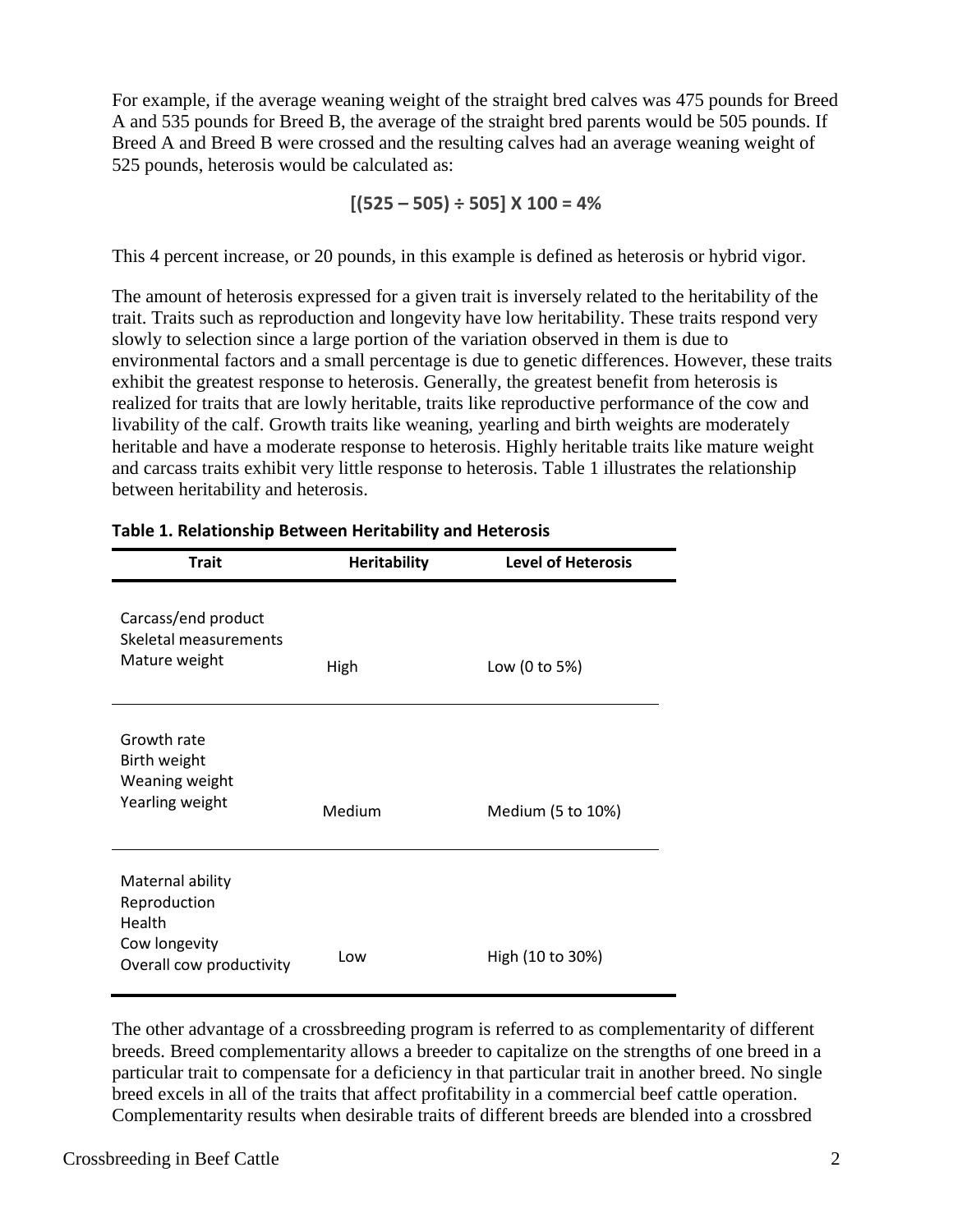animal. An example of this might be a high-growth, muscular sire of one breed bred to a high carcass-quality, lower muscled female of a different breed to produce offspring that blend muscling, growth and carcass quality into a crossbred animal.

## **Types and Effects of Heterosis**

There are three types of heterosis in beef cattle — individual, maternal and paternal. The individual type is measured as the advantage of an individual crossbred animal over a purebred animal in a particular trait. Individual heterosis is measured in traits of survivability, growth and carcass. Maternal heterosis is the result of the advantage of a crossbred dam above the purebred female in traits such as fertility, mothering ability and growth. Paternal heterosis is the advantage of a crossbred bull over a purebred bull.

Many research projects have been conducted to determine the results of heterosis in beef cattle. One of the classic projects was initiated at the Fort Robinson Beef Cattle Research Station in Nebraska in cooperation with the USDA MARC. This project, which was started in 1957 and concluded in 1976, included three British beef cattle breeds of Angus, Hereford and Shorthorn. This study spanned four generations of cattle breeding to generate straight bred and  $F_1$  crossbred calves and straight bred and  $F_1$  crossbred females. Results of this project are illustrated in Table 2. In the initial phase of this trial, some of the straight bred cows produced straight bred calves, and some of the straight bred cows produced crossbred calves to determine the advantage of crossbred calves over straight bred calves when both types of calves were produced by straight bred cows. Crossbred calves compared to straight bred calves had an 8.5 percent advantage in total pounds of calf weaned per cow exposed at breeding. This advantage of crossbred calves over straight bred calves was due to greater survivability from birth to 2 weeks of age, increased percentage of calves alive at weaning, and heavier weaning weights.

In comparing the advantage of an  $F_1$  crossbred cow over a straight bred cow, both types of cows were bred to produce crossbred calves. The difference between the two types of cows could be attributed to the advantage of an  $F_1$  crossbred cow over a straight bred cow since both types were producing crossbred calves. The  $F_1$  crossbred cows produced 14.8 percent more pounds of calf weaned per cow exposed over the straight bred cows due to their higher conception rate at first service, mothering ability, weaned calving percentage, and growth rate of their calves. When the advantage of individual heterosis on survival and growth of the crossbred calves and the advantage of maternal heterosis on reproduction and maternal ability of crossbred cows are all combined, the pounds of calf weaned per cow exposed to breeding was increased by 23.3 percent over straight bred cows producing straight bred calves. Almost two-thirds of this advantage was attributable to the maternal heterosis of crossbred cows. Another advantage of a crossbred cow over a straight bred cow is longevity. This experiment comparing crossbred cows with straight bred cows was terminated when the cows ranged in age from 12 to 15 years. At the end of the experiment 24 percent of the original crossbred females remained in the herd compared to 11 percent of the original straight bred females.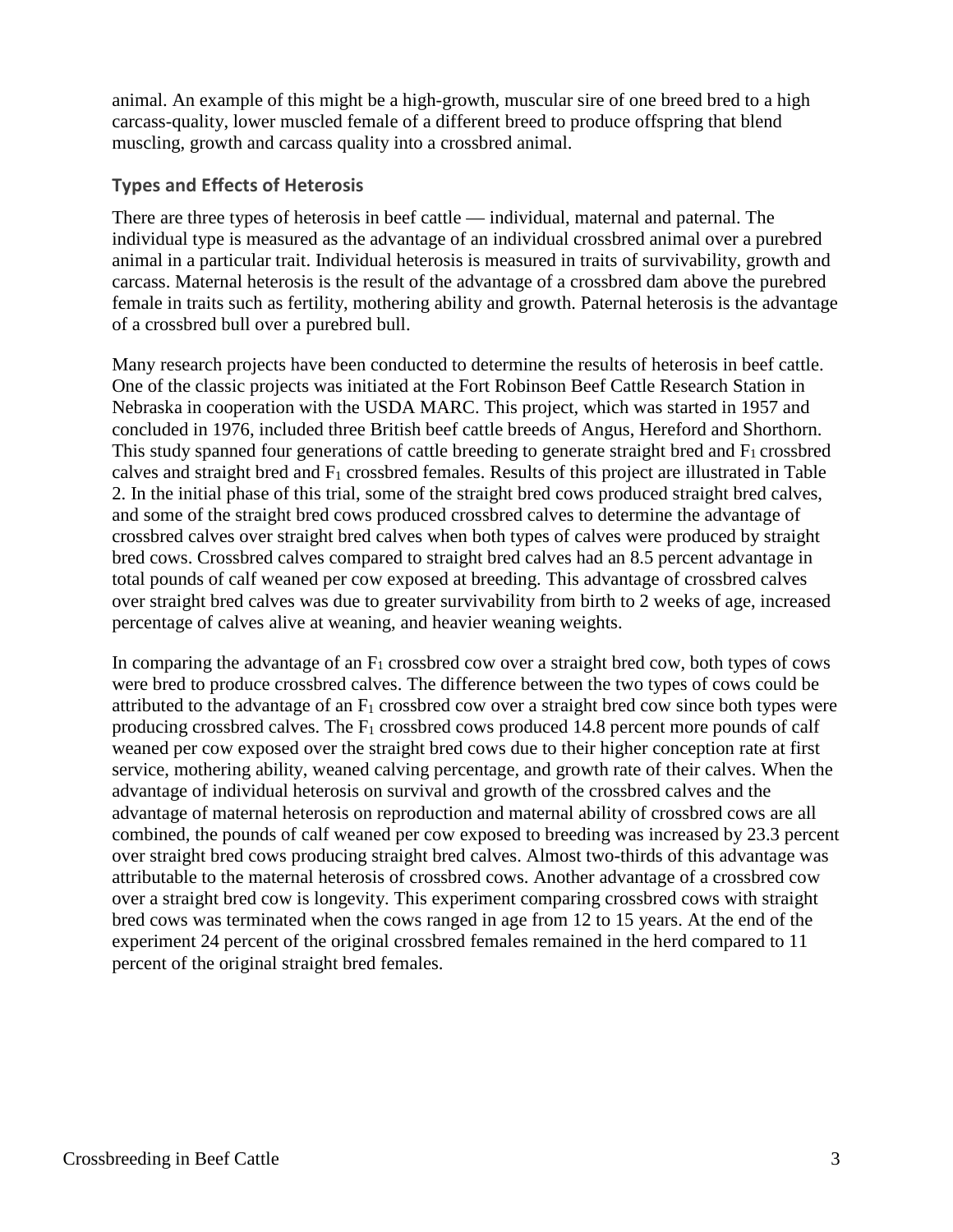| <b>TRAIT</b>          | <b>INDIVIDUAL</b> | <b>MATERNAL</b> |
|-----------------------|-------------------|-----------------|
| % Calf Crop Weaned    | 3.4               | 6.6             |
| <b>Calf Survival</b>  | 1.7               | 2.0             |
| <b>Birth Weight</b>   | 2.7               | 1.6             |
| Wean Weight           | 4.7               | 4.2             |
| Lbs. Calf/cow exposed | 8.5               | 14.8            |

**Table 2. Effects of Individual and Maternal Heterosis Expressed in Beef Cattle for Various Traits in Hereford, Shorthorn and Angus Cattle**

Cundiff & Gregory 1977



These results shown in Figure 1 are an example of crossbreeding with British beef cattle breeds. The crossbred calves produced by straight bred cows exhibited an 8.5 percent heterosis advantage of pounds of calf weaned per cow exposed over the straight bred calves produced by straight bred cows. The crossbred calves out of  $F_1$  crossbred cows captured both the individual heterosis and the maternal heterosis from the crossbred cows and had an increase of 23.3 percent more pounds of calf weaned per cow exposed over the straight bred calves out of straight bred cows. Crossbreeding trials with Brahman and European (continental) breeds have shown even greater cumulative increases over the average of the straight bred parents for both individual and maternal heterosis.

Improvement of production and efficiency in a commercial cow-calf operation can be best realized by having both a crossbred calf and a crossbred cow. The advantage of the crossbred calf (individual heterosis) is due to increased livability along with an increase in weaning weight. The greatest advantage for a crossbreeding program is realized in the crossbred cow (maternal heterosis) due to increased fertility, calf livability, calf weaning weight and cow longevity. The combination of these result in a significant increase in pounds of calf weaned per cow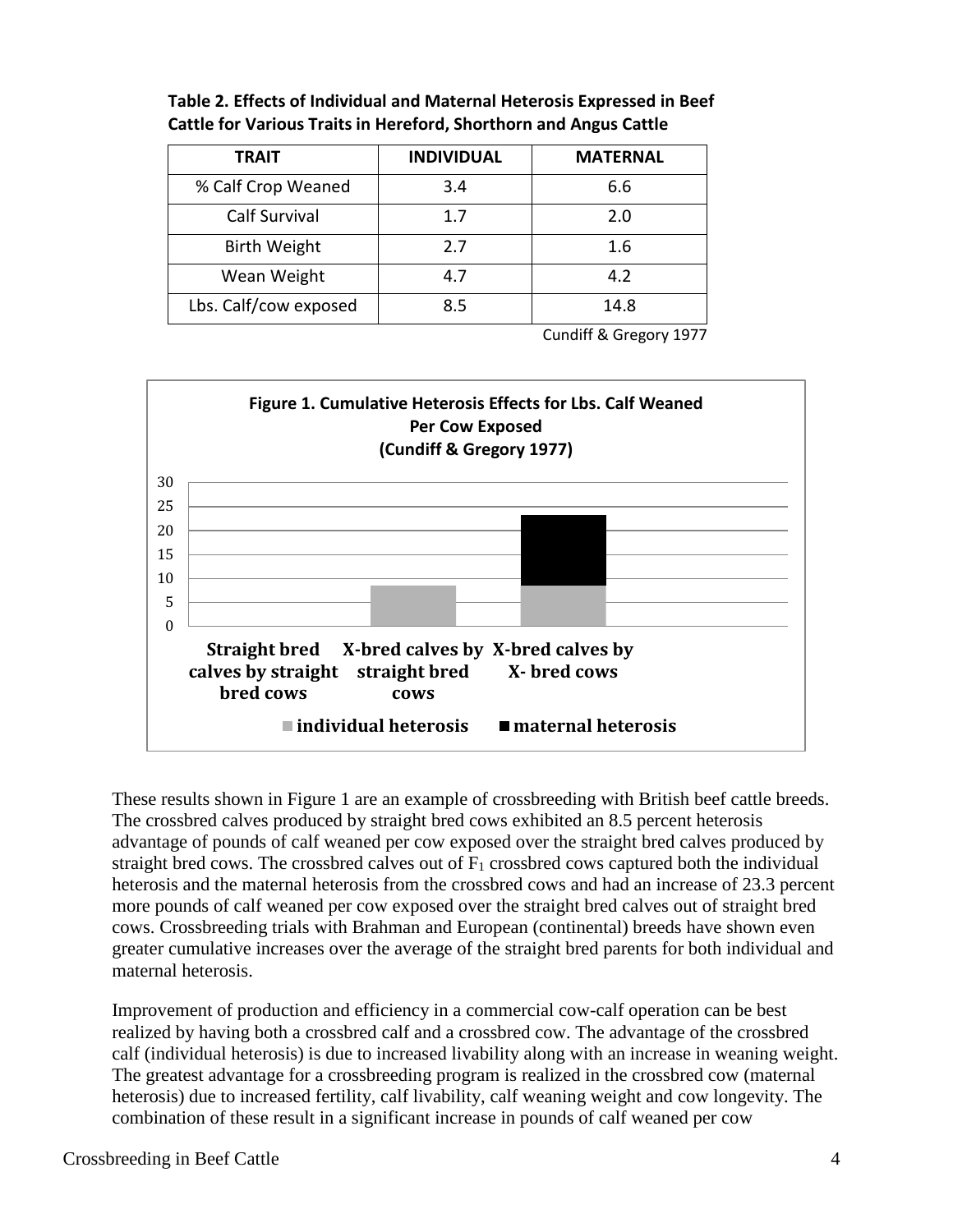maintained. The other advantage of a crossbreeding program is the ability to take advantage of the strengths of two or more breeds to produce offspring that optimize performance in different traits.

**Table 3. Advantage of Crossbreeding System over Straight Bred 50-Cow Herd with 80% Calf Crop and 550 lb. Average Weaning Weight**

| <b>Breeding program</b>                                        | Lbs. calf/cow | <b>Total pounds/herd</b> |
|----------------------------------------------------------------|---------------|--------------------------|
| Straight bred                                                  | 440 Lbs.      | 22,000 Lbs.              |
| Straight-bred cows X different breed bull (+8.5%)              | 477 Lbs.      | 23,870 Lbs.              |
| $F_1$ Cross-bred cows X bull of 3 <sup>rd</sup> breed (+23.3%) | 542           | 27,126 Lbs.              |

(Using data of 8.5 percent individual and 14.8 percent maternal heterosis)

The results shown in Table 3 are an example of the possible increase in productivity of a 50-cow herd that has an average weaning weight of 550 pounds and an 80 percent calf crop weaned. In a simple crossbreeding program by mating straight bred cows to a bull of another breed compared to a straight breeding program and only capturing individual heterosis in the crossbred calves is the equivalent of an extra 1,870 pounds of calf weight to sell. That is equal to an additional 4.25 more 440-pound claves to sell at weaning. The three-way cross using a bull of a third breed bred to  $F_1$  females captures both individual and maternal heterosis. This system compared to a straight breeding program represents an increase in 5,126 total pounds of calf weight to sell at weaning. That is the equivalent of an extra 11.65 additional 440-pound calves to sell at weaning, while still only having to maintain 50 cows.

Since heterosis is a phenomenon of recovering inbreeding depression, maximum heterosis is realized in the first cross of distinctly different breeds. Subsequent backcrossing will reduce the expected amount of realized heterosis due to the likelihood of increasing homozygosity of some gene pairs. Maximum heterosis is realized when the crossbred individual possesses no more than 50 percent of any one breed. Table 4 shows the different levels of maximum heterosis expected from different breed combinations of a crossbred individual. Obtaining maximum heterosis is not always feasible or attainable in a simple program as it requires a number of strict management programs. Details of various crossbreeding systems to optimize heterosis will be discussed in the fact sheet covering Crossbreeding Systems for Beef Cattle.

| <b>Crossbred %</b> | % Maximum Heterosis |
|--------------------|---------------------|
| 50:50              | 100                 |
| 50:25:25           | 100                 |
| 15/32:17/32        | 93                  |
| 9/16:7/16          | 87.5                |
| 3/8:5/8            | 75                  |
| 5/16:11/16         | 62.5                |
| 75:25              | 50                  |
| 3/16:13/16         | 37.5                |
| 7/8:1/8            | 25                  |

**Table 4. Percentage of Maximum Heterosis in Different Crossbred Percentages**